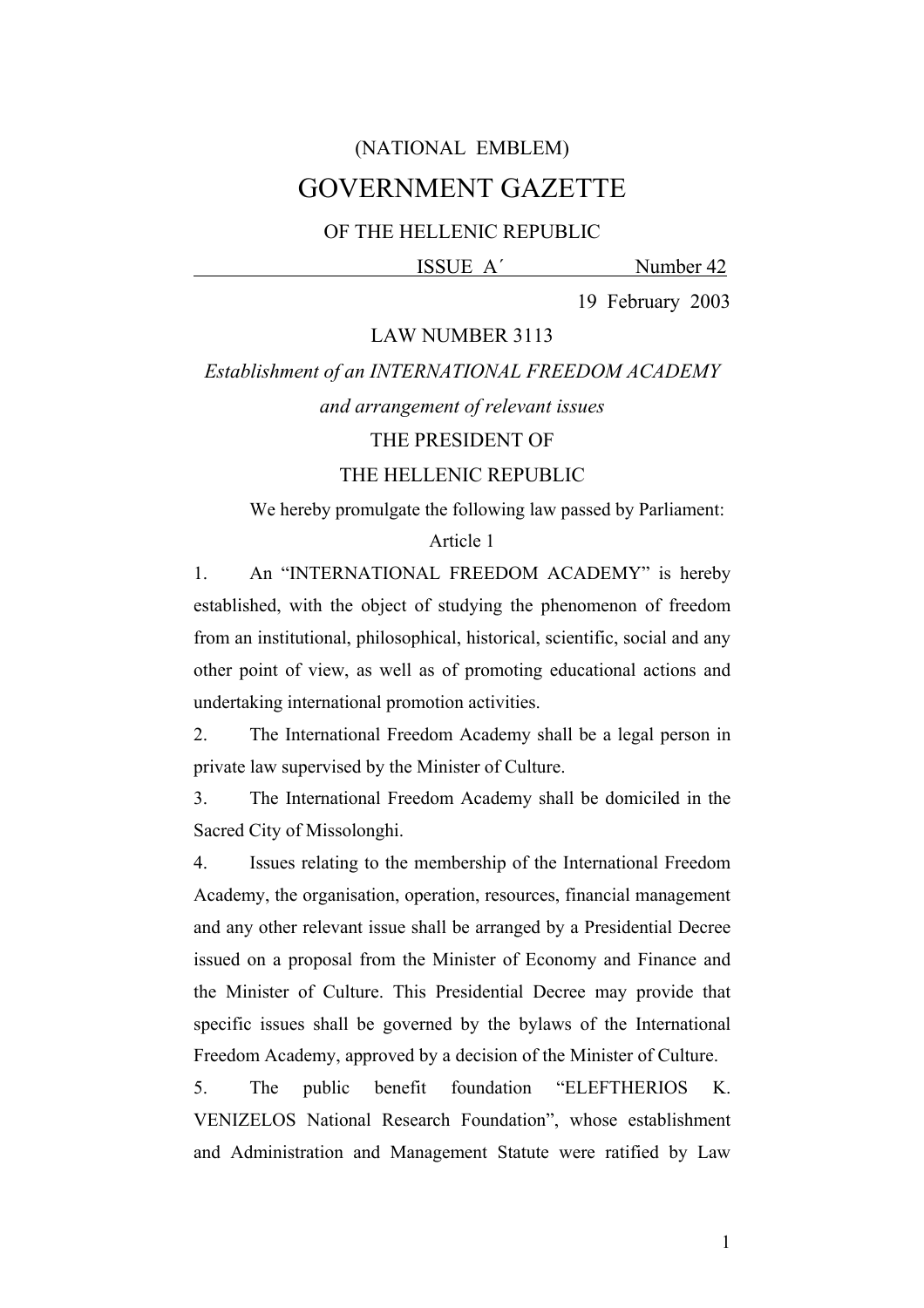2841/2000 (Government Gazette 203A) and which currently operates, shall be a legal person in private law pursuing cultural objects and supervised by the Minister of Culture. By a joint decision of the Minister of Economy and Finance and the Minister of Culture, the said foundation may become subject to the tax regime governing the Benaki Museum (Law 4599/1930) and the Prehistoric and Classical Art Research Foundation (Law 1610/1986), and any relevant issue may be arranged.

# Article 2

 This law shall take effect as from its publication in the Government Gazette.

 We order the publication hereof in the Government Gazette and its enforcement as law of the State.

> Athens, 13 February 2003 THE PRESIDENT OF THE REPUBLIC KONSTANTINOS STEPHANOPOULOS THE MINISTERS

N. CHRISTODOULAKIS E. VENIZELOS MINISTER OF ECONOMY MINISTER OF CULTURE AND FINANCE

> *Certified and affixed with the Great Seal of State.*  Athens, 19 February 2003 THE MINISTER OF JUSTICE

> > F. PETSALNIKOS

Exact translation from Greek of the attached original document

Athens, 18 December 2007

 $\overline{a}$ 

The translator of the Ministry of Foreign Affairs

Vassilios D. Belecoukias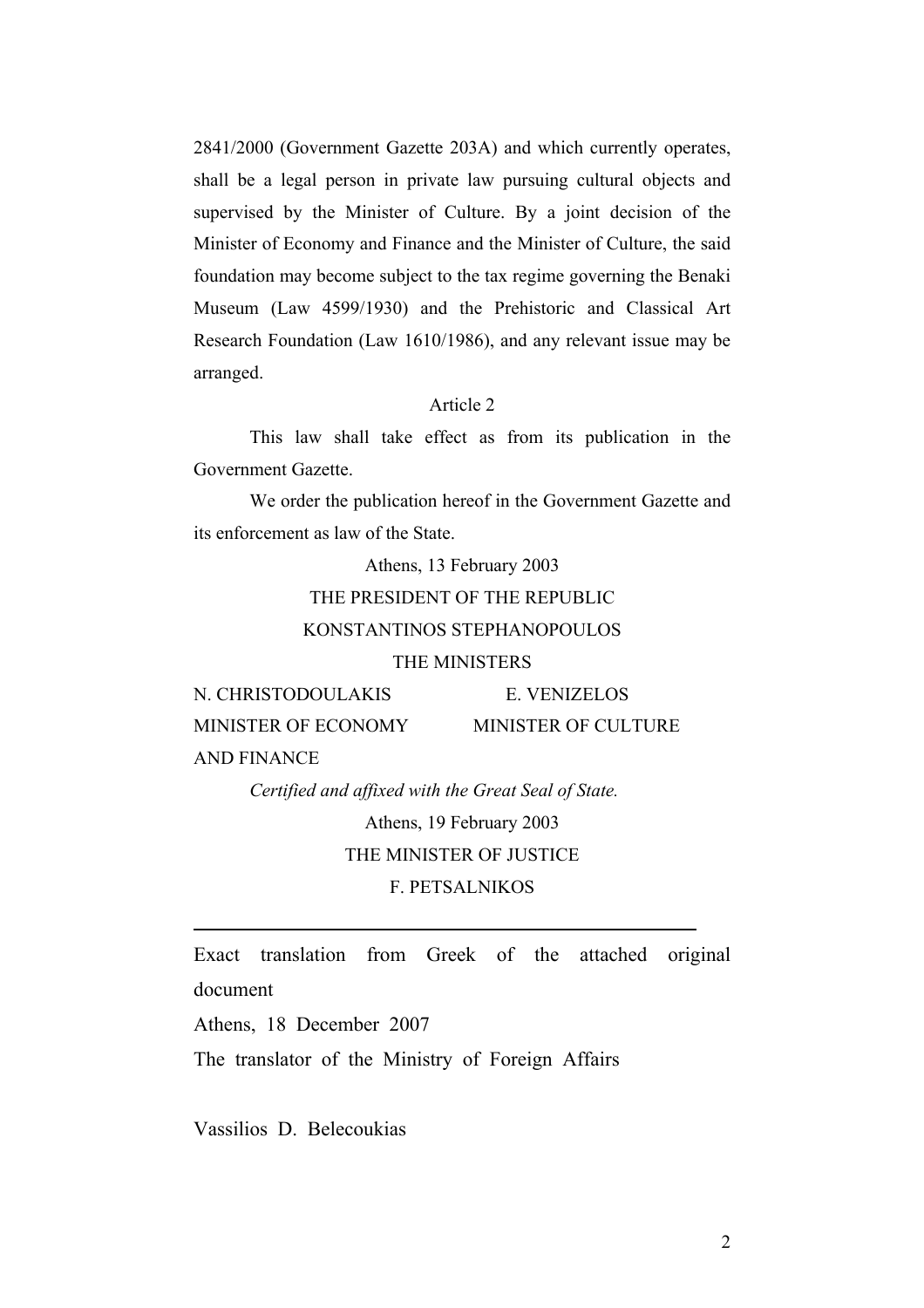# (NATIONAL EMBLEM) GOVERNMENT GAZETTE

# OF THE HELLENIC REPUBLIC

# ISSUE A΄ Number 107

31 May 2006

# PRESIDENTIAL DECREE NUMBER 108

# *Organisation and operation of the INTERNATIONAL FREEDOM ACADEMY* THE PRESIDENT OF THE HELLENIC REPUBLIC

Having regard to:

1. the provisions of:

a) Article 1 of Law 3113/2003 "Establishment of an INTERNATIONAL FREEDOM ACADEMY and arrangement of relevant issues" (Government Gazette A42); b) Article 90 of Presidential Decree 63/2005 "Codification of the legislation on the Government and Government Organs" (Government Gazette A98);

2. decision No. 37930/DIOE 1264/14.10.2005 "Determination of the powers of the Deputy Ministers of Economy and Finance" (Government Gazette B1432);

3. the fact that the government budget shall incur expenses because of the provisions hereof, since the Academy may receive government grants, for which a relevant appropriation shall be entered in the Budget of the Ministry of Culture (Agency 21-110, Code 2500); and

4. opinions Nos. 20/2006 and 96/2006 of the Supreme Administrative Court, on a proposal from the Deputy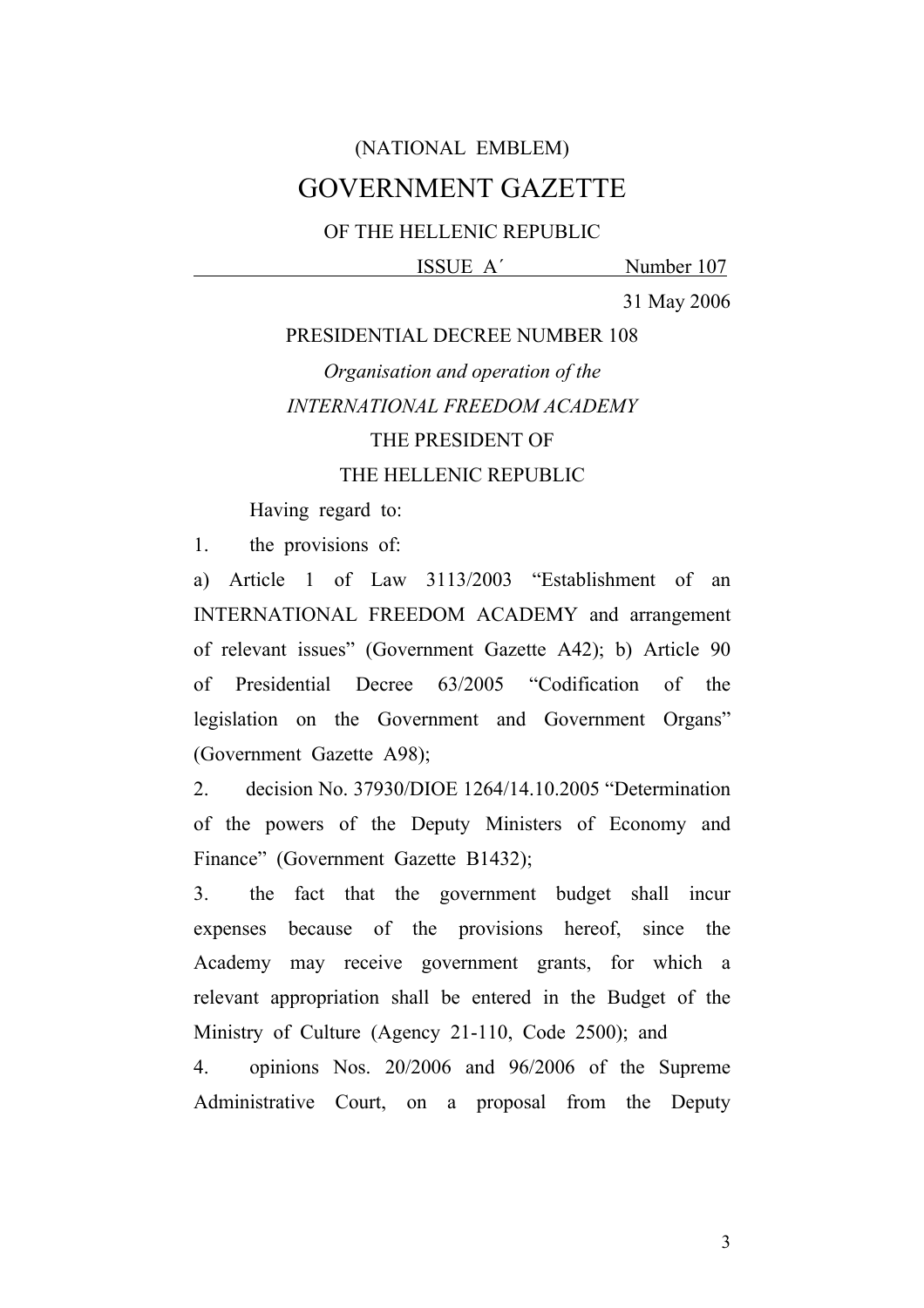Minister of Economy and Finance and the Minister of Culture, we hereby decide:

#### Article 1

### Form, Name, Domicile, Seal

1. The International Freedom Academy, which was established by Article 1(1) of Law 3113/2003 (Government Gazette A42), shall be a legal person in private law domiciled in Missolonghi, Sacred City of Freedom, and supervised by the Minister of Culture (Article 1(2) of Law 3113/2003).

2. Its seal shall be round, bearing a circular inscription "International Freedom Academy" with an image of Liberty at the centre.

#### Article 2

### Objects

 The objects of the International Freedom Academy shall be to:

1. study and research the phenomenon of freedom from an institutional, philosophical, historical, scientific, social and any other point of view;

2. cooperate with universities and cultural institutions in general, in Greece and abroad;

3. organises conferences, lectures, seminars and any educational events for educators, students of all levels and citizens in general;

4. undertake activities in education areas in the context of the education legislation and the objects of the International Freedom Academy;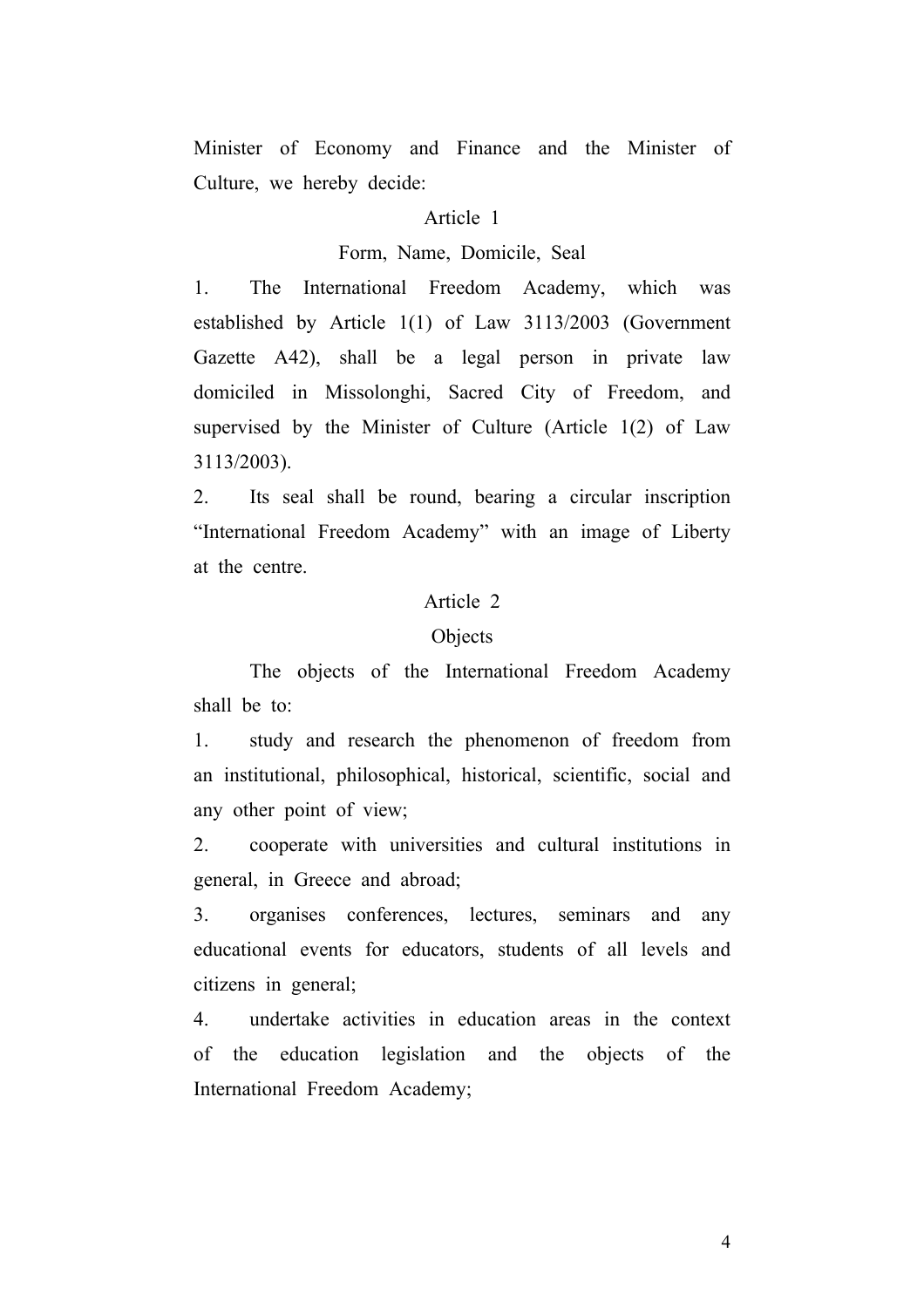5. cooperate with philosophers, scientists and personalities of the letters and the arts for the promotion of educational actions and the international promotion of freedom;

6. cooperate with international organisations and peer bodies of the UN Member States;

7. establish a permanent conference centre, with a focus on conferences on the spectacular development of medical science, notably biology, which is associated with freedom, bioethics and human rights;

8. organise a library and compile literature by collecting, recording and classifying books, journals and printed material concerning freedom across time; organise sections of sound recordings, photos, films and works of art on freedom; once digitalised, this material shall be available through modern information and telecommunication technologies (the internet, multimedia etc.);

9. establish an International Museum on Nations' Freedom, which shall focus on nations' historical struggles for freedom, in cooperation with each state; the museum material concerning Greece shall be allocated to two sections, one concerning Greek history and the other the history of Missolonghi, Sacred City of Freedom;

10. establish the "Eleftheria" International Cultural and Sport Events, through which the cultural values of freedom shall be promoted;

11. award International Freedom Prizes to personalities in politics, philosophy, history, science, and the arts and letters in general, as well as to universities, cultural institutions and organisations promoting the idea of freedom;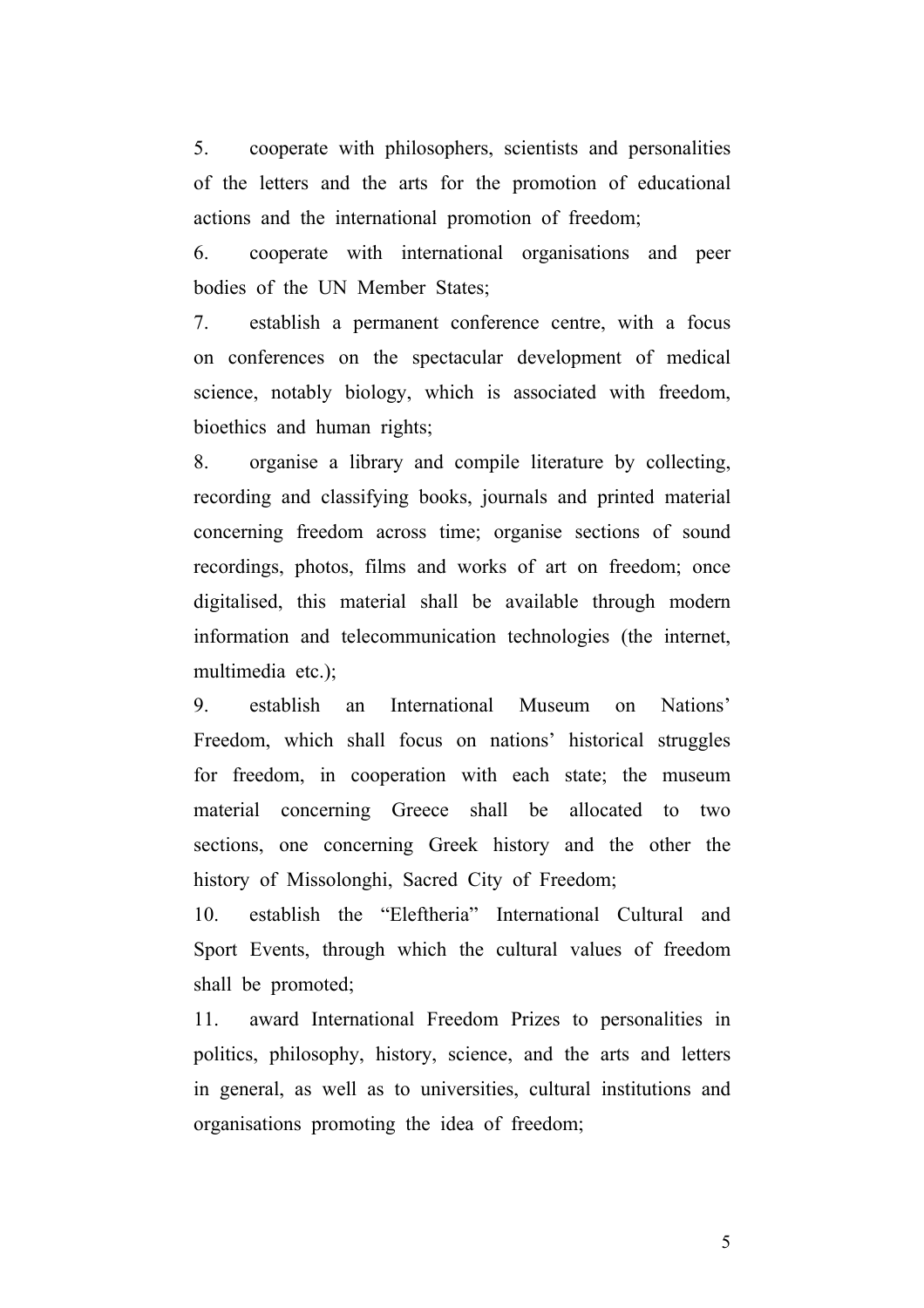12. grant scholarships by a decision of the Senate, for the promotion of studies on freedom; and

13. erect, following an international competition, a Statue of Liberty.

# Article 3

#### Membership

1. The membership of the International Freedom Academy shall include elected personalities in philosophy, science, the letters and the arts. The International Freedom Academy shall have regular, corresponding, honorary members and members for life. The regular membership shall comprise 21 Greeks and ten foreigners.

2. Regular members, except for the founding members of the International Freedom Academy referred to in Article 17 below, shall be elected by the Plenum.

3. Regular members shall have the title "Academic of the International Freedom Academy". Corresponding and honorary members shall have the titles "Corresponding Member of the International Freedom Academy" and "Honorary Member of the International Freedom Academy" respectively.

4. Regular members shall participate in the Plenum with voting rights. Corresponding and honorary members shall participate in the Plenum meetings without voting rights.

#### Article 4

# Administration Bodies

 The administration bodies of the International Freedom Academy shall be the Plenum and the Senate.

#### Article 5

#### Plenum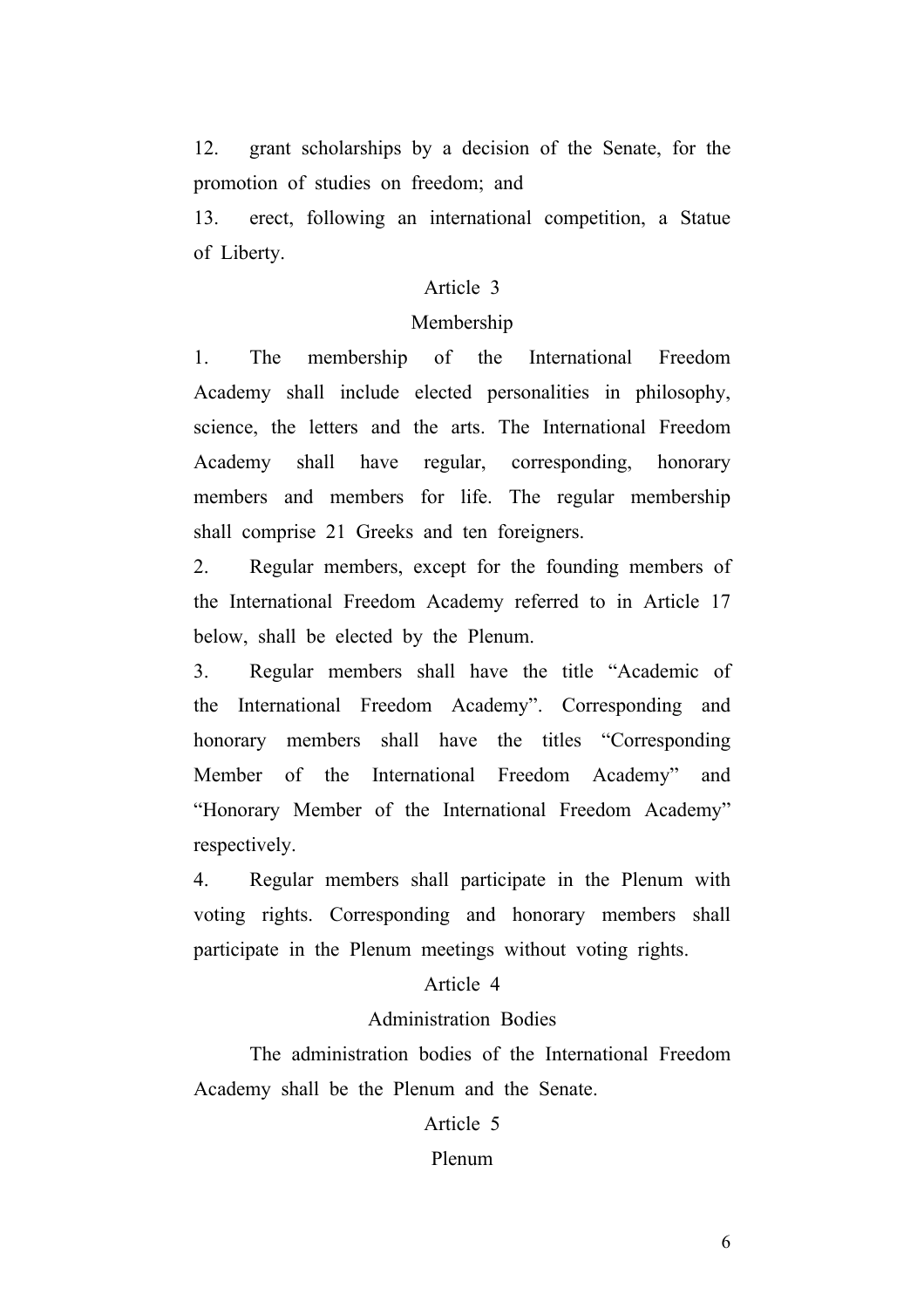1. The Plenum shall be the supreme body of the International Freedom Academy and shall have jurisdiction on all the matters of operation and action, other than those reserved for the Senate, the President, the Vice-President and the Secretary-General.

2. The Plenum shall convene every semester following a thirty-day notice to its members by the Senate, and all the members of the International Freedom Academy shall attend. In every meeting, a presiding board shall be elected for the transaction of business.

3. The Plenum shall be in quorum provided that more than half of its regular members are present. If there is no quorum, the Plenum shall meet within 15 days and shall transact its business validly no matter how many members are present.

4. Every five years the Plenum shall elect a new fivemember Senate. The President, the Vice-President and the Secretary-General shall be elected directly by the Plenum.

5. In its ordinary annual meeting, the Plenum shall:

a) approve or dismiss the ex-post report for the previous year and the budget for the next year, after taking into account the activities report of the Senate and releasing its members of any liability; and

b) discuss and decide on all the items on the agenda.

6. The decisions of the Plenum shall be made by the majority of the members in attendance.

7. Any member may also vote as proxy on behalf another member who is prevented from attending the Plenum's meeting.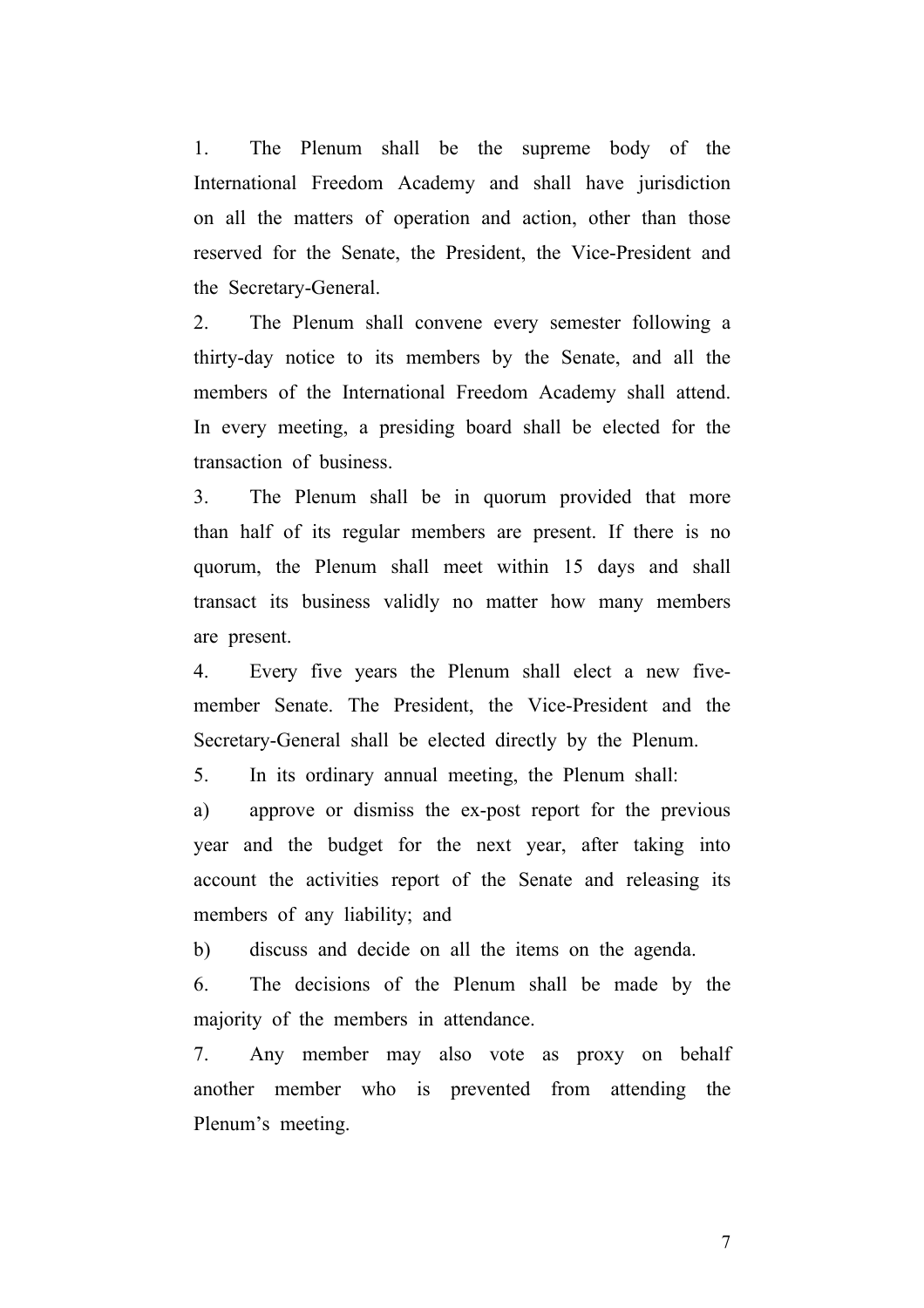8. Votes shall be conducted by a show of hands, other than on personal matters, approval of the ex-post report, election of regular, corresponding and honorary members and election of members of the Senate.

9. Where deemed advisable or necessary, the Senate may convoke an extraordinary meeting of the Plenum to discuss a specific matter. Issues relating to the convocation, quorum, meeting and making of decisions shall be governed by the provisions on ordinary meetings. Extraordinary meetings shall also be convoked in the event of death or resignation of the President, the Vice-President or the Secretary-General for the election of replacements.

10. For the accomplishment of the objects of the International Freedom Academy, the Plenum may establish committees, consisting of members or non-members. The organisation and operation of the Committees shall be governed by its Bylaws.

11. In the event of death or resignation of a member of the Plenum after it has been formed into a body, such member shall be replaced by the Plenum.

12. A member of the Plenum that is absent without justification from four consecutive meetings shall be considered to have tacitly resigned and shall be replaced by the Plenum. Representation of a member by proxy shall not be considered an unjustified absence.

13. Membership of the International Freedom Academy shall not be transferred and bequeathed.

Article 6

Senate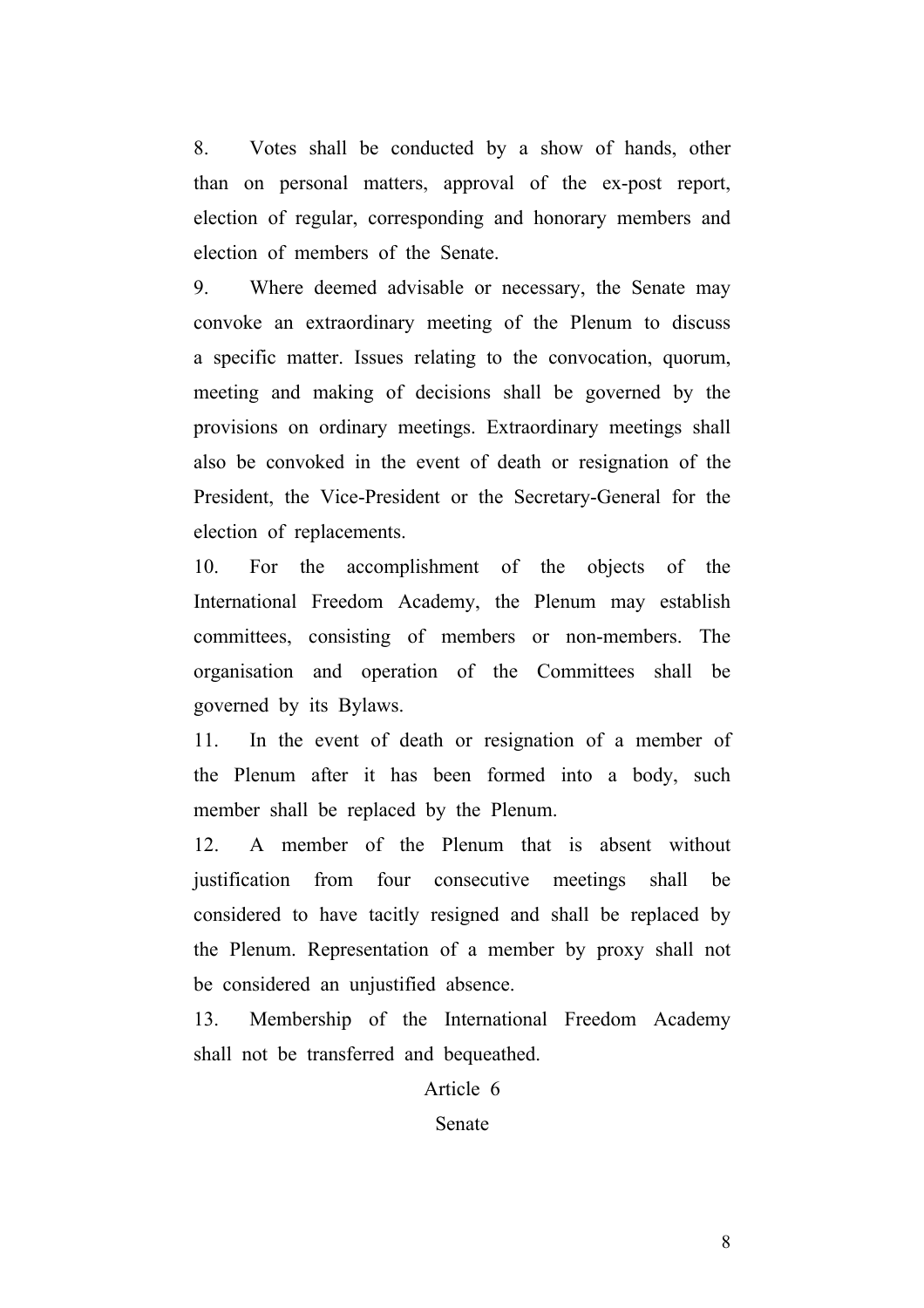1. The International Freedom Academy shall be governed by a five-member Senate, composed of the President, Vice-President, Secretary-General and two members.

2. In the event of resignation or death of a Senate member, such member shall be replaced by the runners-up in the Plenum election according to their ranking.

3. The Senate shall transact its business validly provided that at least three members are present and shall decide by a majority of the members in attendance.

4. The Senate shall meet at least once a month or whenever deemed necessary by the President or if three members request the President in writing to convoke a meeting.

5. A member of the Senate that is absent without justification from four consecutive meetings shall be considered to have tacitly resigned and shall be replaced according to the provision of para. 2 above.

# Article 7

# Powers of the Senate

The Senate shall have the power to:

1. govern the International Freedom Academy and administer its affairs and property according to the law, this Presidential Decree and the Bylaws, and ensure the achievement of its objects;

2. convoke Plenum meetings according to the provisions of Article 5;

3. prepare the annual ex-post report and budget;

4. implement the decisions of the Plenum;

5. hire and dismiss the staff under any labour relation and generally act on any matters concerning the operation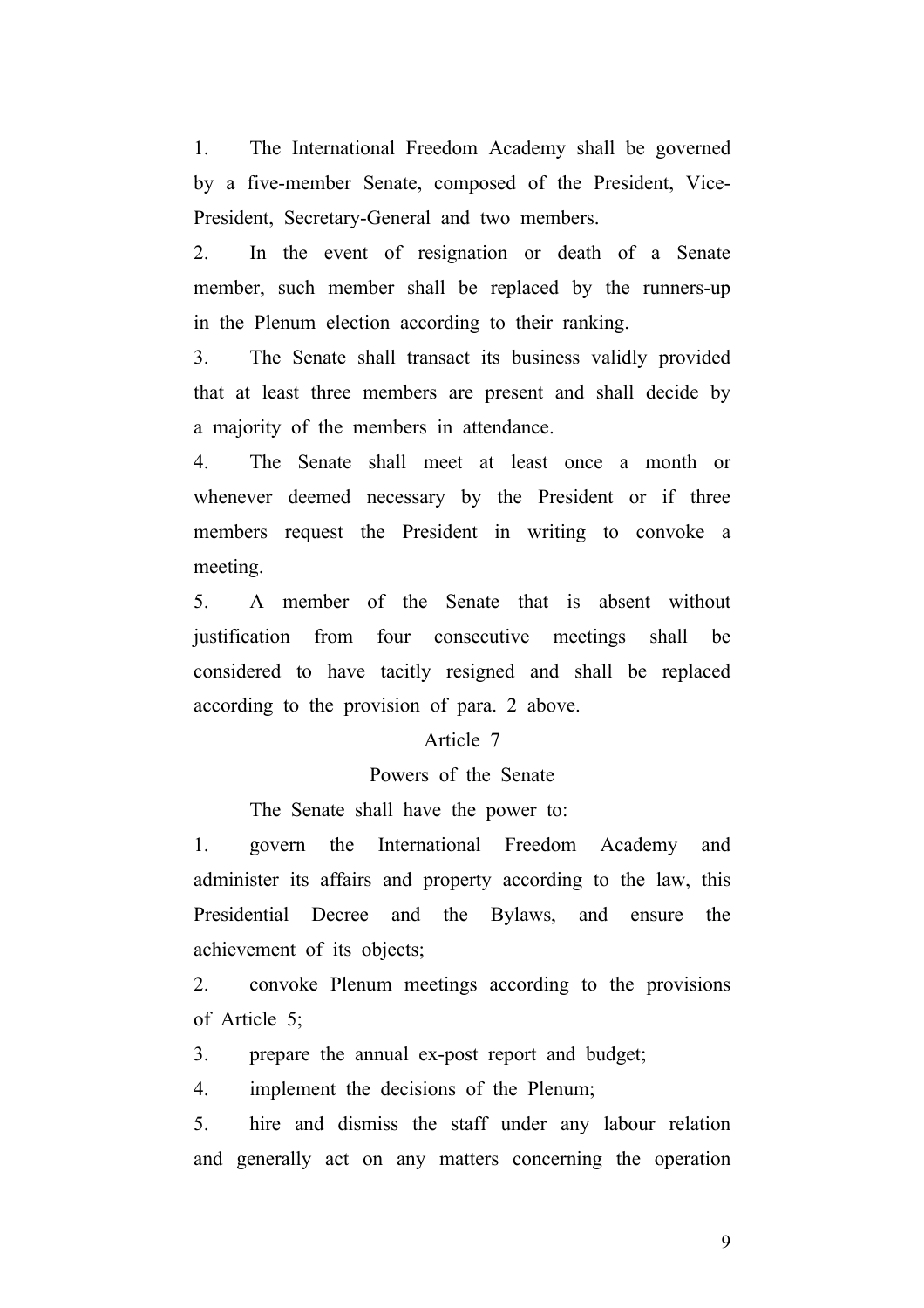and activities of the Academy, other than those reserved for the Plenum;

6. appoint one of its members to replace the Secretary-General in the event that the latter is prevented from discharging his duties; and

7. prepare its Rules of Procedure, which shall be endorsed by the Plenum and submitted for approval to the Minister of Culture.

# Article 8

# Powers of the President

1. The President shall have the power to:

a) represent the International Freedom Academy before any judicial or administrative authority and in its relations with other legal or natural persons;

b) convoke and chair the ordinary and extraordinary meetings of the Senate by a ten-day notice in the former case and a five-day notice in the latter;

c) be responsible for the lawful transaction of business by the Senate;

d) countersign with the Secretary-General the documents and the annual activities report of the Senate;

e) in cooperation with the Secretary-General, prepare and countersign the agenda of the Senate's meetings; off-agenda items may not be discussed, unless they concern an emergency and the majority of members in attendance consents; and

f) where he deems it appropriate, assign the presentation of certain matters to another member of the Senate.

2. If the President is absent or prevented from discharging his duties, he shall be replaced by the Vice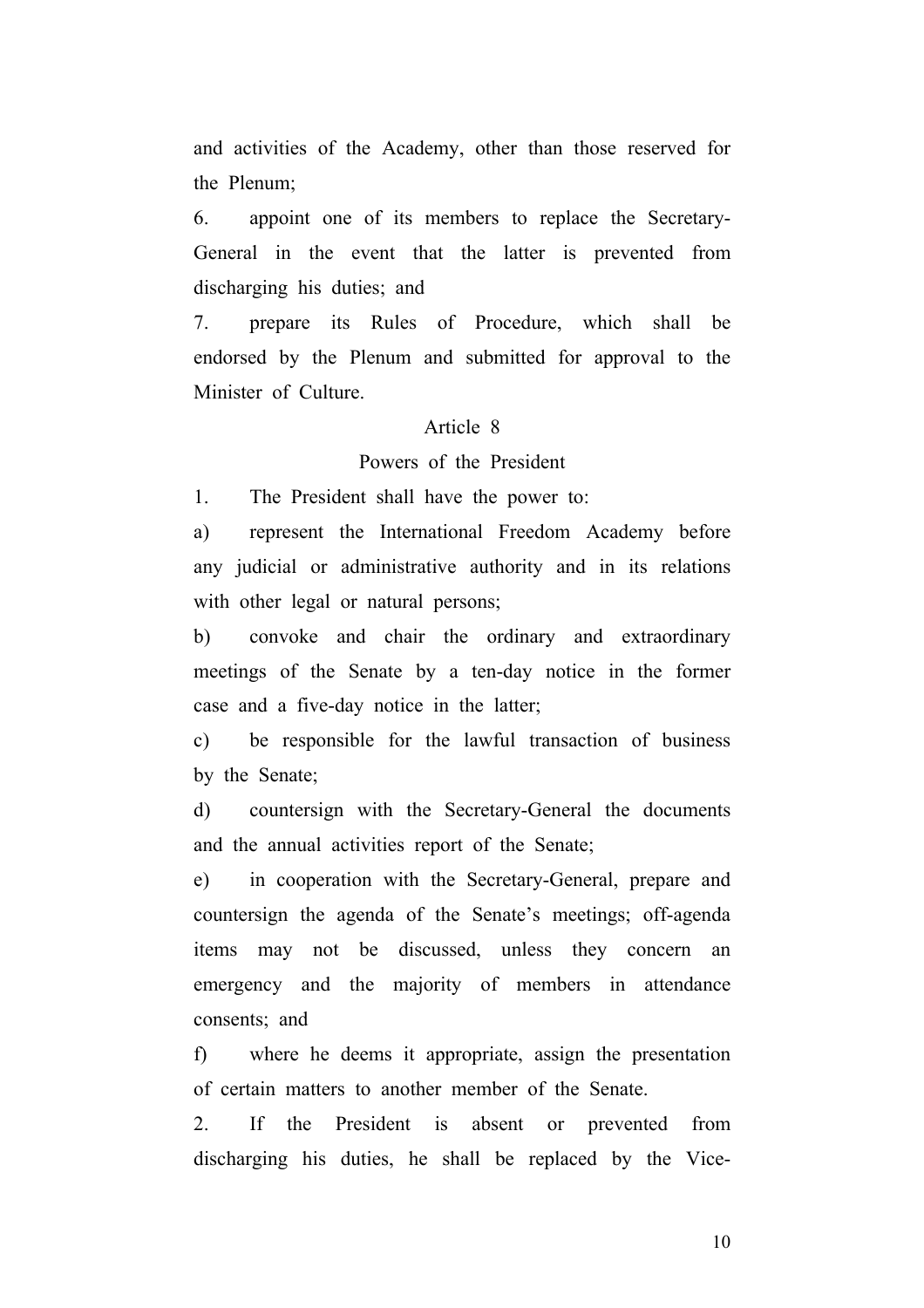President, and the latter by the Secretary-General, other than in cases where joint action by the President or Vice-President and the Secretary-General is expressly required.

# Article 9

#### Powers of the Secretary-General

1. The Secretary-General shall have the power to:

a) countersign with the President all the documents addressed to third parties, as well as the annual activities report, the agenda and the minutes of the Senate's meetings;

b) ensure the preparation of the Senate's minutes;

c) keep the membership register and other books;

d) have custody of the records, books and the seal, being responsible if they are destroyed or lost;

e) replace the President and the Vice-President if they are prevented from discharging their duties;

f) supervise the Administrative and Financial Section of the International Freedom Academy;

g) collect the Academy's revenue, issuing and signing the relevant duplicate receipts;

h) make payments by virtue of payment orders issued according to the law and countersigned by the President;

i) deposit receipts to a credit institution according to the law, having the power to make a deduction for paying extraordinary and emergency expenses, the amount of which shall be determined by a decision of the Senate;

j) withdraw deposits with the President's approval in writing; and

k) ensure the preparation of the annual ex-post report and budget, and submit them to the Senate.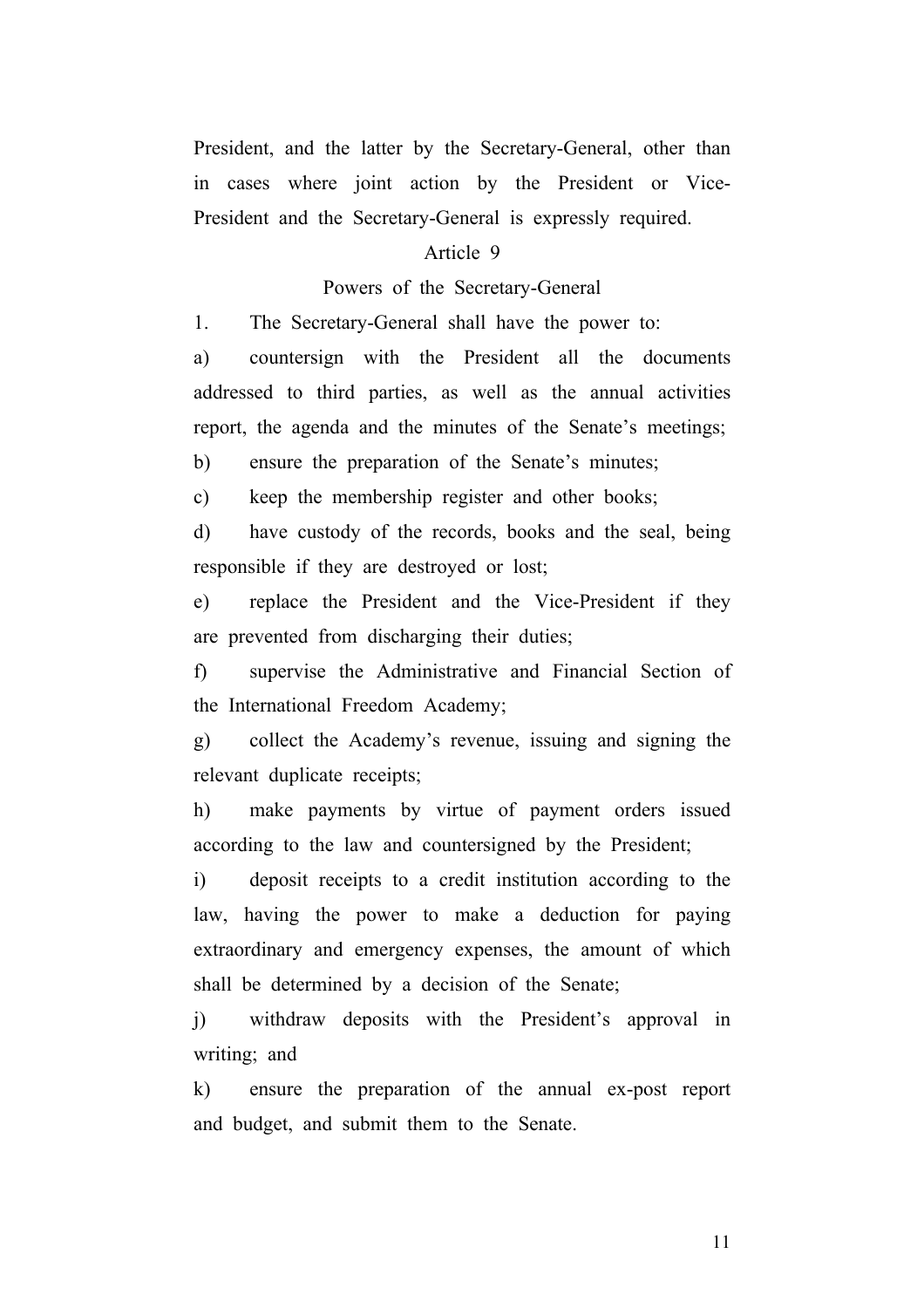2. If the Secretary-General is absent or prevented from discharging his duties, he shall be replaced by his legal alternate.

### Article 10

#### Resources

 The resources of the International Freedom Academy shall include:

1. grants from the European Union, states and international organisations;

2. sponsorship from local authorities and private individuals;

3. any donations, bequests, legacies etc.;

4. receipts from the exploitation of any resources;

5. receipts from broadcasting and other rights, and from sales of publications and products of any nature of the International Freedom Academy; and

6. any grants from the government budget.

# Article 11

#### Books and Receipts

The International Freedom Academy shall keep the following books and receipts:

1. a correspondence register;

2. a book of minutes of the Senate's meetings;

3. a book of minutes of the Plenum's meetings;

4. an accounting book with entries (in chronological and accounting order) of all the receipts and expenses during the financial year, in accordance with the Accounting Books, Receipts and Invoices Code;

5. a membership register;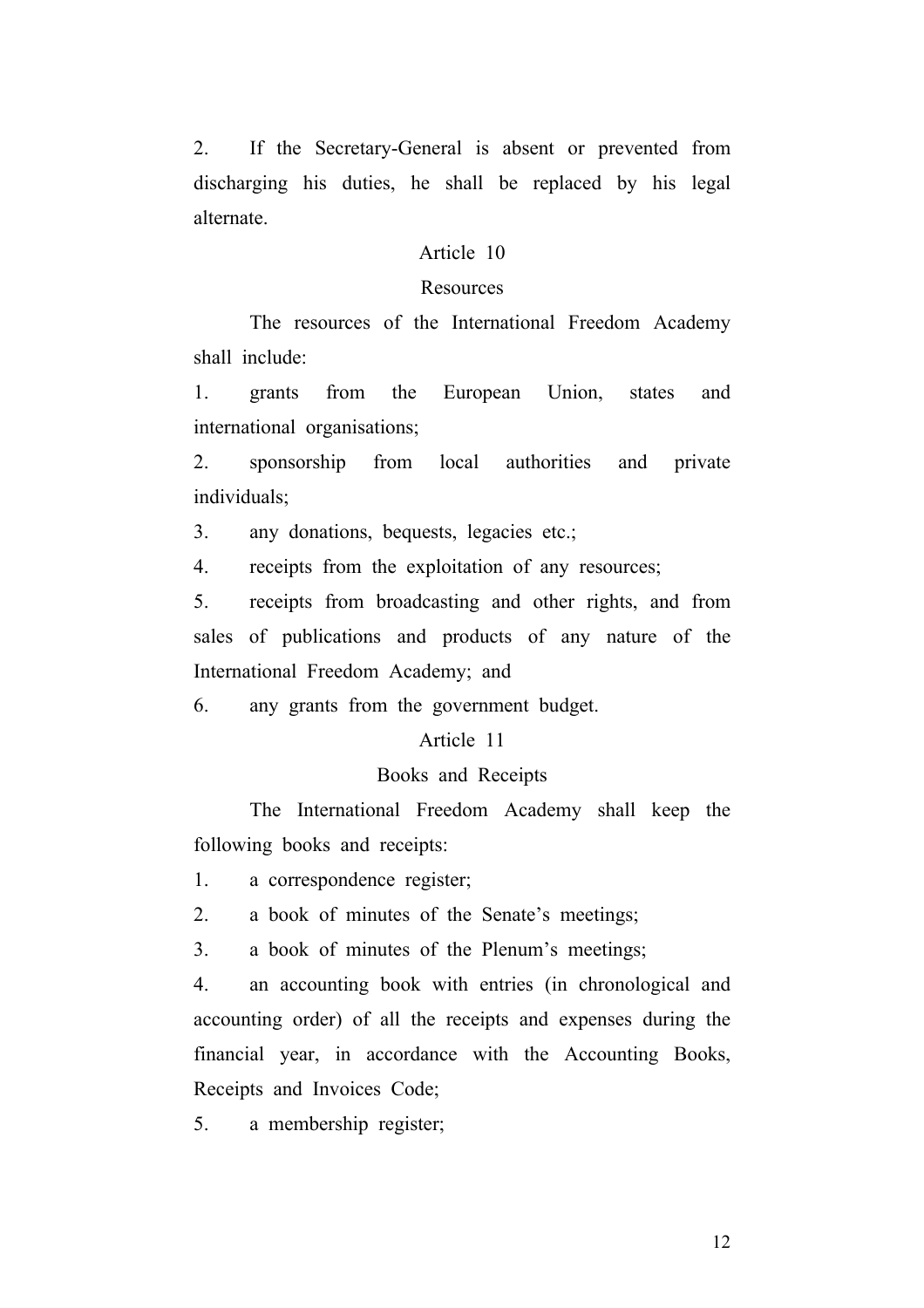6. a scholarship register with the names of all scholars, the school they attend, the time and amount of each scholar's scholarship, as well as the other data provided for by Article 34 of Regulatory Decree 18/23.8.1941;

7. a prizes and sponsorship register; and

8. numbered duplicate receipts and payment orders certified by the President and the Secretary-General.

9. In addition to the above books and receipts, the Senate may decide to keep other books and receipts considered necessary for the monitoring of the management of the property of the International Freedom Academy and the achievement of its objects.

#### Article 12

#### Financial Management and Audit

1. Financial management shall be carried out by the Administrative and Financial Section, as provided for in the Bylaws.

2. Payment orders shall be signed by the President and the Secretary-General or their legal alternates.

3. The annual financial audit shall be carried out by a certified public accountant of the Institute of Certified Public Accountants according to Presidential Decree 226/1992 "Establishment, organisation and operation of the Institute of Certified Public Accountants, and conditions of registration in a Special Register and practising as a Certified Public Accountant" (Government Gazette A120).

### Article 13

#### Bylaws

 Specific issues relating to the administrative organisation, financial management and operation of the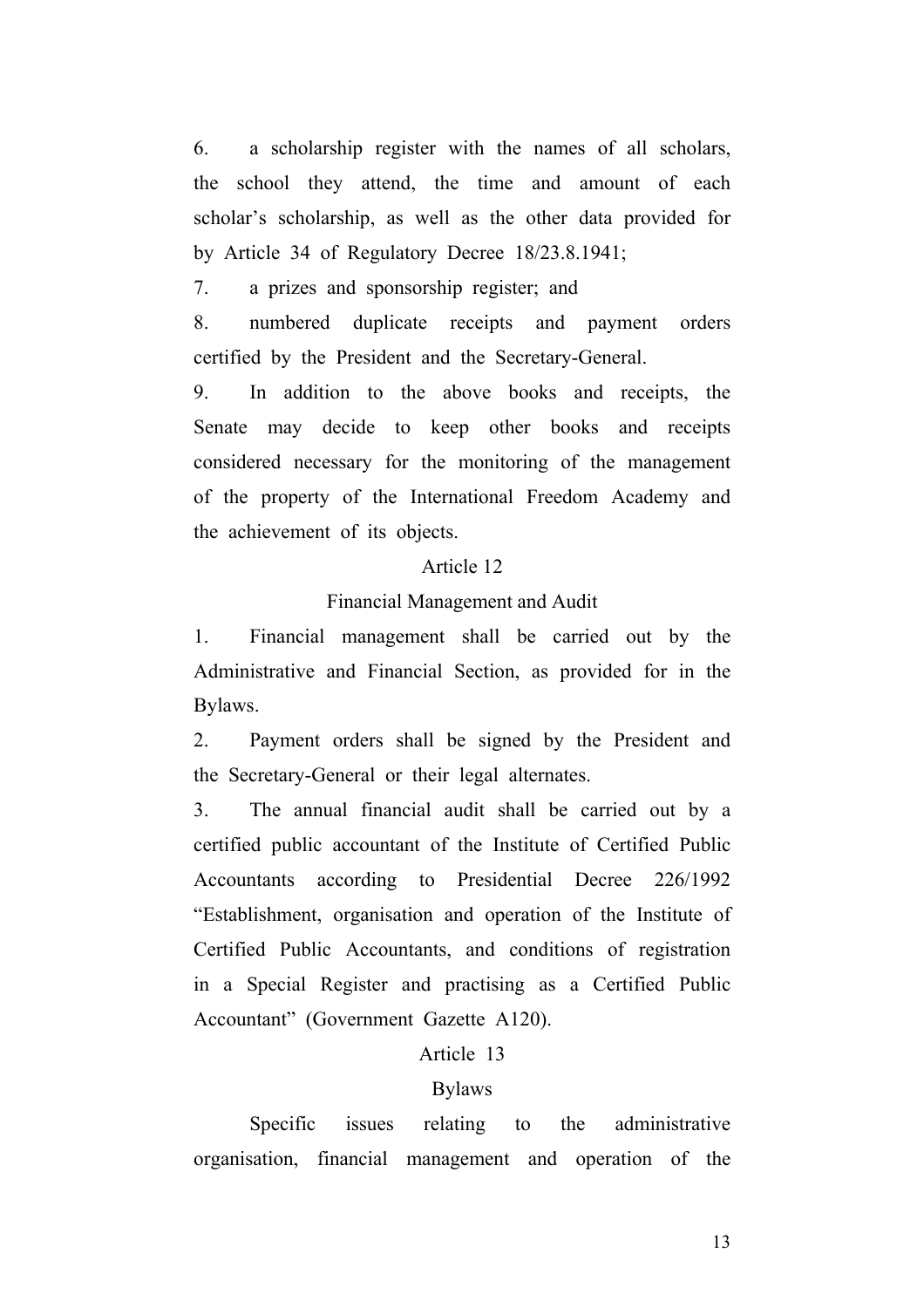International Freedom Academy for the achievement of its objects shall be governed by the Bylaws, approved by a decision of the Minister of Culture.

### Article 14

### Amendment to the Statute

 This Presidential Decree shall be amended or supplemented by a Presidential Decree in accordance with the provisions of Article 1(4) of Law 3113/2003, on a proposal from the Senate or by a decision of 3/4 of the Plenum members or according to the applicable legal procedures for the time being in force.

#### Article 15

Dissolution of the Legal Person in Public Law – Disposal of its Property

1. The legal person shall be dissolved by law.

2. In the event of dissolution, its property shall be settled and disposed of according to the law.

#### Article 16

#### Transitional Provision

1. The founding members of the International Freedom Academy shall be the following eleven regular members (in alphabetical order):

 Hélène AHRWEILER-GLYKATZI, Georgios GRAMMATIKAKIS, Gerasimos KAZANAS, Yannis MANOLEDAKIS, Aliki MARANGOPOULOU, Kostas PAPANDREOU, Kostas SEKERIS, Mikis THEODORAKIS, Dimitris TSATSOS, Kostas TSOUKALAS and Christos YANNARAS.

2. Within one month from the publication hereof, the Minister of Culture shall call the founding members to a